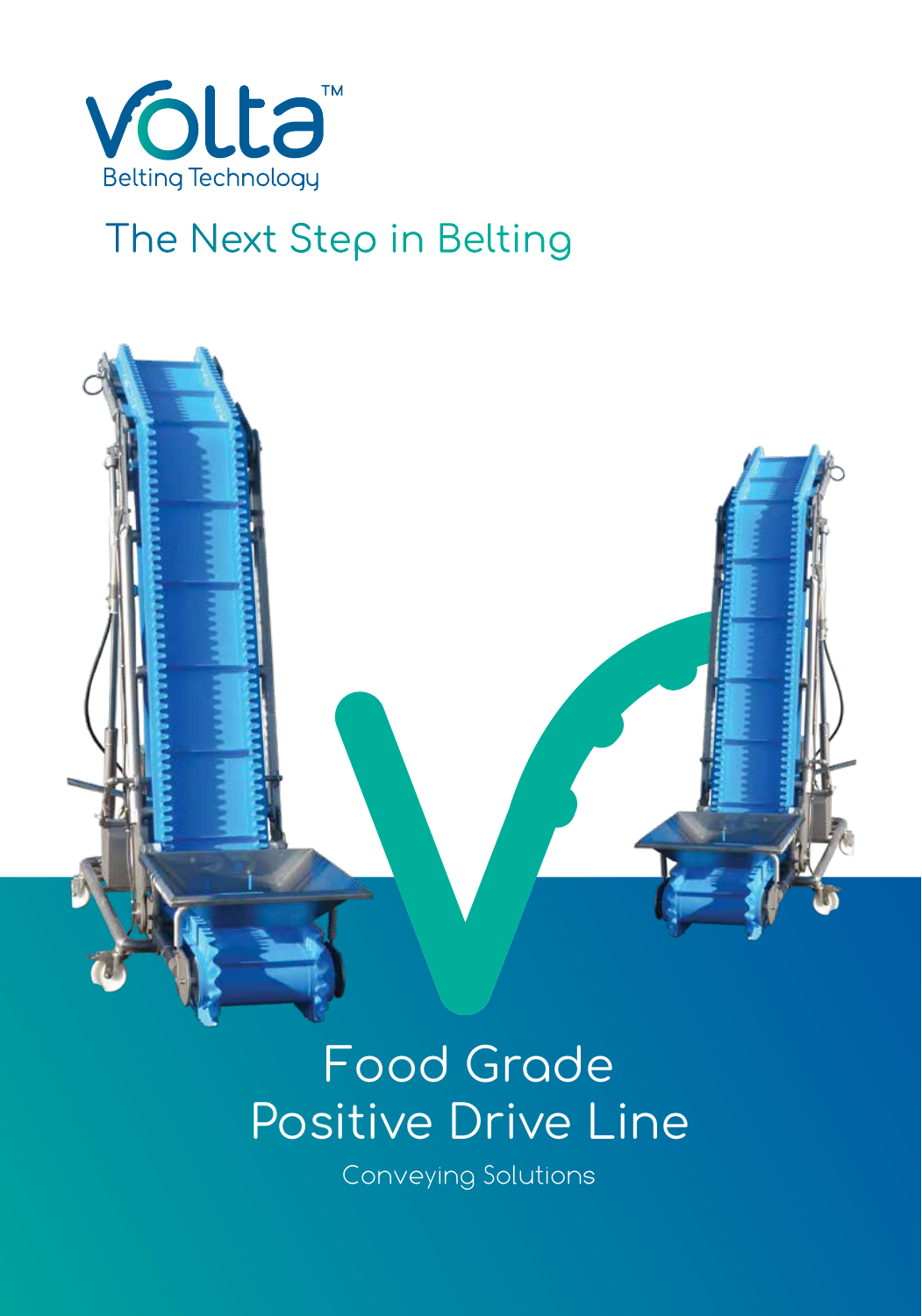### **SuperDrive™**

The homogeneous Positive Drive, recognized worldwide as the best choice where hygiene and conveying efficiency are essential.

The unique design combines a tooth drive and offtracking prevention with superior hygienic standards and productivity.

Standard belt width: 1524mm/60".

Some of the belts are also available in 2032mm/80"

width. Please contact Volta Belting representative for additional information.

|                                                |                      |  |                                 | Smooth Top SuperDrive™ Belts                          |                                      |                |               |                                     |                |                                 |                        |      |    |                        |
|------------------------------------------------|----------------------|--|---------------------------------|-------------------------------------------------------|--------------------------------------|----------------|---------------|-------------------------------------|----------------|---------------------------------|------------------------|------|----|------------------------|
| Product<br>& Color                             |                      |  | <b>Shore</b><br><b>Hardness</b> | Temperature<br>Range****                              | Coefficient Thickness<br>of Friction |                |               | <b>Minimum Pulley</b><br>Diameter** |                | <b>Maximum Pull</b><br>Force*** | Certifications         |      |    |                        |
|                                                |                      |  |                                 |                                                       | on UHMW*                             | mm             | mm            | Inch                                | kg/cm          | Ibs/in                          |                        |      |    |                        |
| FHB-SD                                         | Bue 16               |  |                                 |                                                       |                                      | 3              | 126           | $4^{31}/_{32}$                      | $\overline{7}$ | 39.2                            |                        |      |    |                        |
|                                                |                      |  | 55D                             | -20°C to 90° C<br>-5°F to 194° F                      | 0.20                                 | 4              | 176           | $6^{15}/_{16}$                      | 9              | 50.40                           | FDA/USDA/<br>EU        |      |    |                        |
| FHW-SD                                         | Off White            |  |                                 |                                                       |                                      | $6*$           | 300           | $11^{13}/_{16}$                     | 14             | 78.40                           |                        |      |    |                        |
| FHB-SD                                         |                      |  | 55D                             | -20°C to 90°C                                         | 0.20                                 | 3              | 126           | $4^{31}/_{32}$                      | $\overline{7}$ | 39.2                            | FDA/USDA/              |      |    |                        |
|                                                | Blue 13              |  |                                 | -5°F to 194°F                                         |                                      | $\overline{4}$ | 176           | $6^{15}/_{16}$                      | 9              | 50.40                           | <b>EU</b>              |      |    |                        |
|                                                |                      |  |                                 |                                                       |                                      | 3              | 80            | $3^{1/4}$                           | 6.25           | 35                              |                        |      |    |                        |
| FMB-SD                                         | <b>Blue</b>          |  | 53D                             | -20°C to 70°C<br>-5°F to 158°F                        | 0.28                                 | 4              | 120           | $4^{3}/_{4}$                        | 8              | 44.80                           | FDA/USDA/<br><b>EU</b> |      |    |                        |
| FMW-SD                                         | Beige                |  |                                 |                                                       |                                      | $6*$           | 240           | $9^{3}/_{4}$                        | 12.50          | 70                              |                        |      |    |                        |
| FMB-SD                                         | Blue 02              |  | 53D                             | -20 $^{\circ}$ C to 70 $^{\circ}$ C<br>-5°F to 158°F  | 0.28                                 | 3              | 80            | $3^{1}/_{4}$                        | 6.25           | 35                              | FDA/USDA/<br><b>EU</b> |      |    |                        |
|                                                |                      |  |                                 | Impression Top SuperDrive™ Belts                      |                                      |                |               |                                     |                |                                 |                        |      |    |                        |
| FHB-SD-<br><b>ITO50</b>                        | Blue 16              |  |                                 | -20 $^{\circ}$ C to 90 $^{\circ}$ C                   |                                      | 3              | 126           | $4^{31}/_{32}$                      | $\overline{7}$ | 39.2                            | FDA/USDA/<br>EU        |      |    |                        |
| FHW-SD-<br>ITO50*                              | Off White            |  | 55D                             | $-5^{\circ}$ F to 194 $^{\circ}$ F                    | 0.20                                 | $\overline{4}$ | 176           | $6^{15}/_{16}$                      | 9              | 50.40                           | FDA/USDA/<br>EU        |      |    |                        |
| FHB-SD-ITE<br>FHW-SD-ITE                       | Blue 16<br>Off White |  | 55D                             | -20 $^{\circ}$ C to 90 $^{\circ}$ C<br>-5°F to 194°F  | 0.20                                 | 3              | 126           | $4^{31}/_{32}$                      | $\overline{7}$ | 39.2                            | FDA/USDA/<br>EU        |      |    |                        |
| FMB-SD-<br><b>ITO50</b>                        | Blue                 |  | 53D                             | -20°C to 70°C<br>-5°F to 158°F                        | 0.28                                 | 3              | 80            | $3^{1}/_{4}$                        | 6.25           | 35                              | FDA/USDA/<br>EU        |      |    |                        |
| FMB-SD-ITE                                     | <b>Blue</b>          |  |                                 | -20 $^{\circ}$ C to 70 $^{\circ}$ C                   |                                      | 3              | 80            | $3^{1}/_{4}$                        | 6.25           | 35                              | FDA/USDA/<br>EU        |      |    |                        |
| FMW-SD-ITE                                     | Beige                |  | 53D                             |                                                       |                                      |                | -5°F to 158°F | 0.28                                | 3              | 80                              | $3^{1}/_{4}$           | 6.25 | 35 | FDA/USDA/<br><b>EU</b> |
| Metal & X-Ray Detectable (MD) SuperDrive™ Belt |                      |  |                                 |                                                       |                                      |                |               |                                     |                |                                 |                        |      |    |                        |
| FMB-SD-MD                                      | Blue 09              |  | 53D                             | -20 $^{\circ}$ C to 60 $^{\circ}$ C<br>-5°F to 140°F  | 0.28                                 | 3              | 100           | 4                                   | 6              | 33.6                            | FDA/EU                 |      |    |                        |
|                                                |                      |  |                                 | Low Temperature (LT) SuperDrive™ Belts                |                                      |                |               |                                     |                |                                 |                        |      |    |                        |
| FMB-SD-LT                                      | Blue 15              |  | 95A/46D                         | -35 $^{\circ}$ C to 65 $^{\circ}$ C<br>-31°F to 149°F | 0.30                                 | 3              | 80            | $3^{1}/_{4}$                        | 3              | 16.80                           | <b>FDA/EU</b>          |      |    |                        |
| FMB-SD-<br>ITO50-LT                            | Blue 15              |  | 95A/46D                         | 35°C to 65°C<br>-31°F to 149°F                        | 0.30                                 | 3              | 80            | $3^{1}/_{4}$                        | 3              | 16.80                           | <b>FDA/EU</b>          |      |    |                        |

**Note:** \* Available in Blue only. FHW-SD-ITO50 - available in 3mm only.

\*\* Minimum Pulley Diameter – Normal Flex. Dimensions are relevant for an ambient temperature above 0°C / 32°F.

\*\*\* Maximum Pull Force – in kg/cm width & lb/in width.

\*\*\*\* To determine the allowable Pull force, check the "Temperature Correction Factor" table.

Declaration of Conformity in compliance with Food Contact Regulations: EU No.-10/2011 amended by 2017/752, 1935/2004 and 2023/2006 and FDA Art. 21. CFR.177.2600.





SuperDrive™ Drive Pulley



Pitch size for reference only SuperDrive™ Drive Pulley SuperDrive™ Tail Pulley

 $+/- 200$ mm / 8"  $+/- 100$ mm / 4"

#### SuperDrive™ Support Pulley

**www.voltabelting.com**





Impression Top Embossed

**ITO-50** Impression Top Oval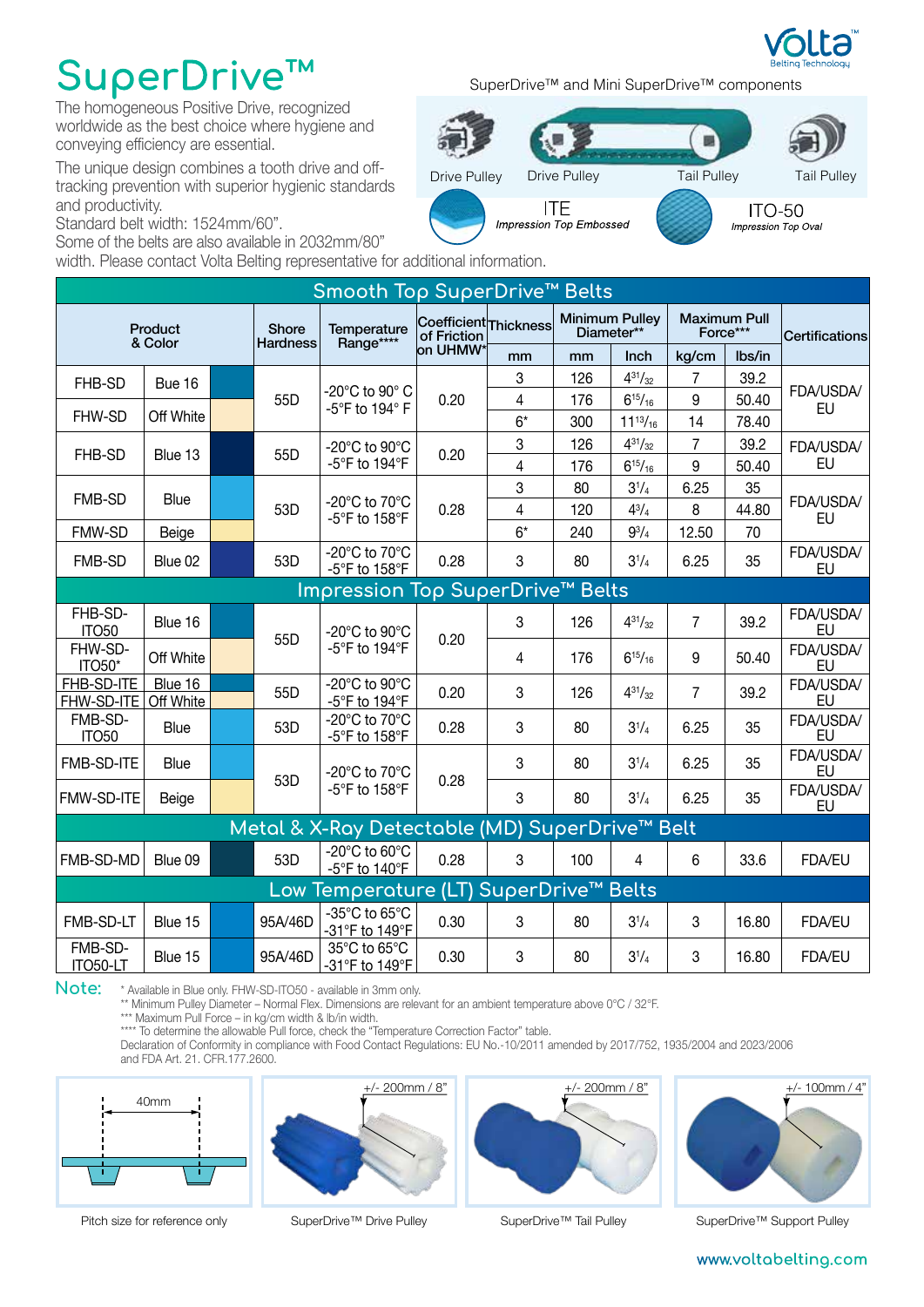## **Mini SuperDrive™**

The only trackable Mini Positive Drive product.

The MiniSD™ design is similar to the world leader, Volta SuperDrive™; scaled down for a smaller minimum pulley.Standard belt width: 1524mm/60"or 2032mm/80". Please contact Volta Belting representative for additional information.

| Smooth Top Mini SuperDrive™ Belts     |             |              |                 |                                                      |          |                                     |     |                                 |       |                               |                        |
|---------------------------------------|-------------|--------------|-----------------|------------------------------------------------------|----------|-------------------------------------|-----|---------------------------------|-------|-------------------------------|------------------------|
| Product<br>& Color                    |             | <b>Shore</b> | Temperature     | Coefficient Thickness<br>of Friction                 |          | <b>Minimum Pulley</b><br>Diameter** |     | <b>Maximum Pull</b><br>Force*** |       | <b>Certifications</b>         |                        |
|                                       |             |              | <b>Hardness</b> | Range***                                             | on UHMW* | mm                                  | mm  | <b>Inch</b>                     | kg/cm | lbs/in                        |                        |
|                                       |             |              |                 | $-20^{\circ}$ C to $90^{\circ}$ C                    |          |                                     | 80  | 3.15                            | 4.5   | 25.2                          | FDA/USDA/              |
| <b>FHB-MSD</b>                        | Blue 16     |              | 55D             | -5°F to 194°F                                        | 0.20     | 2.5                                 | 100 | 4                               | 5.6   | 31.36<br>22.4<br>22.4<br>22.4 | EU                     |
| FMB-MSD                               | <b>Blue</b> |              | 95A/46D         | -20 $^{\circ}$ C to 70 $^{\circ}$ C<br>-5°F to 158°F | 0.28     | 2.5                                 | 48  | 1.89                            | 4     |                               | FDA/USDA/<br>EU        |
| Impression Top Mini SuperDrive™ Belts |             |              |                 |                                                      |          |                                     |     |                                 |       |                               |                        |
| FMB-MSD-<br><b>ITO 50</b>             | <b>Blue</b> |              | 95A/46D         | $-20^{\circ}$ C to $70^{\circ}$ C<br>-5°F to 158°F   | 0.28     | 2.5                                 | 48  | 1.89                            | 4     |                               | <b>FDA/USDA/</b><br>EU |
| FMB-MSD-<br><b>MC</b>                 | <b>Blue</b> |              | 95A/46D         | $-20^{\circ}$ C to $70^{\circ}$ C<br>-5°F to 158°F   | 0.28     | 2.5                                 | 80  | 3.15                            | 4     |                               | FDA/USDA/<br>FU        |

**Note:** \* Minimum Pulley Diameter – Normal Flex. Dimensions are relevant for an ambient temperature above 0°C / 32°F.

\*\* Maximum Pull Force – in kg/cm width & lb/in width.

\*\*\*To determine the allowable Pull force, check the "Temperature Correction Factor" table.

Declaration of Conformity in compliance with Food Contact Regulations: EU No.-10/2011 amended by 2017/752, 1935/2004 and 2023/2006 and FDA Art. 21. CFR.177.2600. Compatible with HACCP principles.



# **Mini DualDrive™**

A scaled-down version of the original DualDrive™ tooth geometry. Standard belt width: 2032mm/80".

| Smooth Top Mini DualDrive™ Belts |             |                 |              |                                                                           |                                      |     |                                     |       |        |                                 |                       |  |
|----------------------------------|-------------|-----------------|--------------|---------------------------------------------------------------------------|--------------------------------------|-----|-------------------------------------|-------|--------|---------------------------------|-----------------------|--|
| Product                          |             |                 | <b>Shore</b> | Temperature                                                               | Coefficient Thickness<br>of Friction |     | <b>Minimum Pulley</b><br>Diameter** |       |        | <b>Maximum Pull</b><br>Force*** | <b>Certifications</b> |  |
| & Color                          |             | <b>Hardness</b> | Range***     | ∣on UHMW*∣                                                                | mm                                   | mm  | Inch                                | kg/cm | lbs/in |                                 |                       |  |
| FMB-MDD                          | <b>Blue</b> |                 | 95A/46D      | -20 $^{\circ}$ C to 70 $^{\circ}$ C<br>$-5^{\circ}$ F to 158 $^{\circ}$ F | 0.28                                 | 2.5 | 48                                  | .89   | 4      | 22.4                            | FDA/USDA/<br>EU       |  |
| FMB-MDD-<br>ITO <sub>50</sub>    | <b>Blue</b> |                 | 95A/46D      | -20°C to 70°C<br>$-5^{\circ}$ F to 158 $^{\circ}$ F                       | 0.28                                 | 2.5 | 48                                  | .89   | 4      | 22.4                            | FDA/USDA/<br>EU       |  |

**Note:** \* Minimum Pulley Diameter – Normal Flex. Dimensions are relevant for an ambient temperature above 0°C / 32°F.

\*\* Maximum Pull Force – in kg/cm width & lb/in width.

\*\*\*To determine the allowable Pull force, check the "Temperature Correction Factor" table. Declaration of Conformity in compliance with Food

Contact Regulations: EU No.-10/2011 amended by 2017/752, 1935/2004 and 2023/2006 and FDA Art. 21. CFR.177.2600. Compatible with HACCP principles.







Pitch size for reference only **MDD** Sprocket MDD Sprocket MDD Sprocket MDD Sprocket

#### **Volta Belting Technology Ltd.**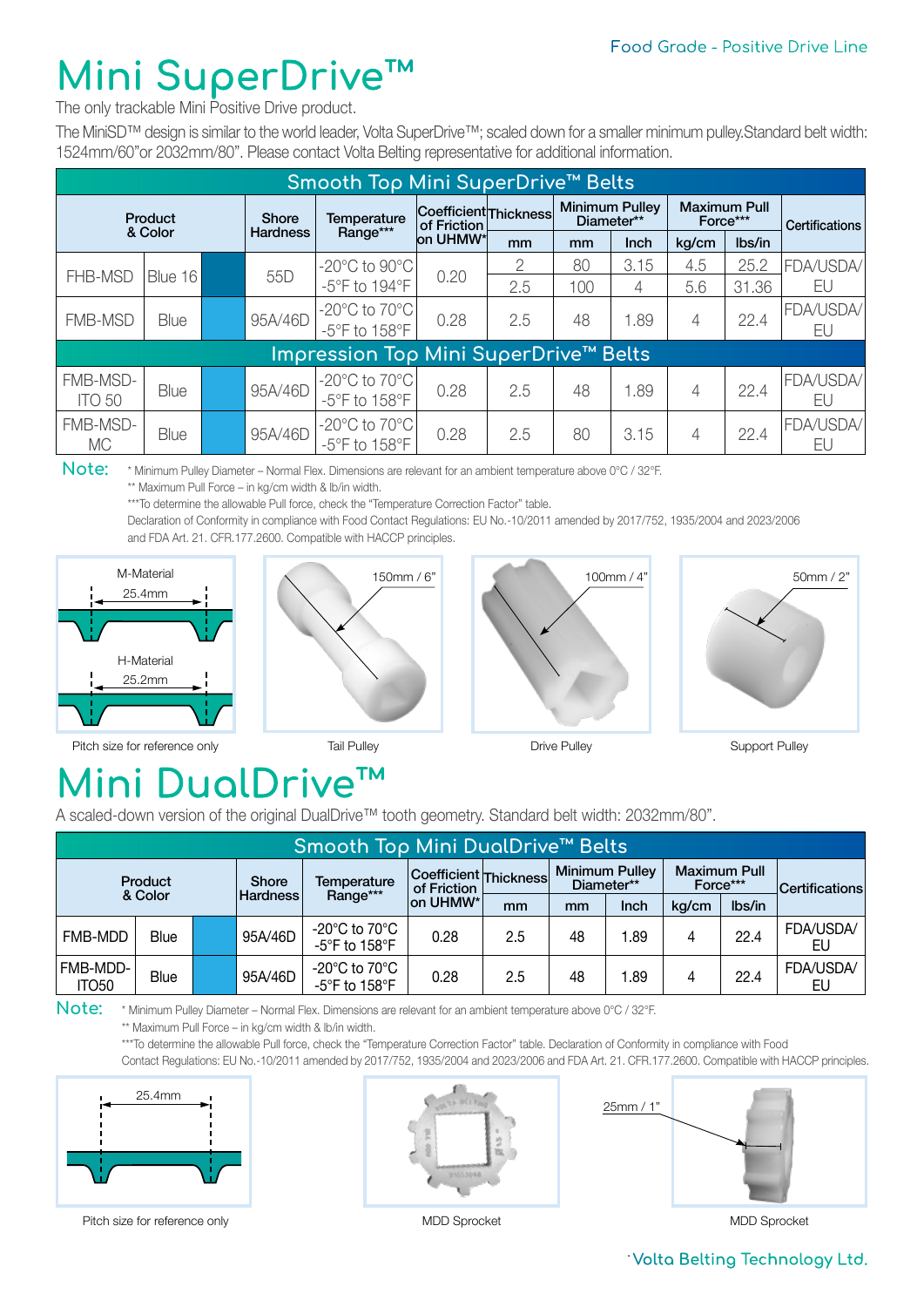

## **DualDrive™**

- **|** Minimal retrofitting required. DualDrive™ is suited to some 2" pitch modular belt sprockets but for both reliability and hygiene these should be replaced.
- **|** DualDrive™ is a fully extruded Positive Drive belt with drive teeth running the full width of the belt at a 2" pitch.

#### Mechanical Benefits:

- **|** Replaces modular systems that require extensive cleaning and lengthy soaking and wear quickly at the joints.
- **|** Greatly reduced noise levels in comparison with to modular belts.
- **|** Integrated teeth for a Positive Drive with no slippage.
- **|** No pretension of the belt is needed.
- **|** Extruded in 30 or 60m (100 or 200ft) length and 1524mm (60") width.

#### Material Features:

- **|** Smooth or textured homogeneous surface.
- **|** Special texture available for non-stick applications.
- **|** No ply/fraying of fibers.
- **|** Easy and effective cleaning.
- **|** No cracks or crevices that can potentially harbor bacteria.





| Smooth Top DualDrive™ Belts         |             |  |                 |                                                       |                                                  |    |                                     |                |                                 |        |                 |
|-------------------------------------|-------------|--|-----------------|-------------------------------------------------------|--------------------------------------------------|----|-------------------------------------|----------------|---------------------------------|--------|-----------------|
| Product<br>& Color                  |             |  | <b>Shore</b>    | <b>Temperature</b>                                    | Coefficient Thickness<br>of Friction<br>on UHMW* |    | <b>Minimum Pulley</b><br>Diameter** |                | <b>Maximum Pull</b><br>Force*** |        | Certifications  |
|                                     |             |  | <b>Hardness</b> | Range****                                             |                                                  | mm | mm                                  | Inch           | kg/cm                           | lbs/in |                 |
| FHB-DD                              | Blue 16     |  | 55D             | -20°C to 90°C                                         | 20                                               | 3  | 126                                 | $4^{31}/_{32}$ | 7                               | 39.2   | FDA/USDA/       |
|                                     |             |  |                 | -5°F to 194°F                                         |                                                  | 4  | 176                                 | $6^{15}/_{16}$ | 9                               | 50.40  | EU              |
| FMB-DD                              | <b>Blue</b> |  | 53D             | -20°C to 70°C                                         | 0.28                                             | 3  | 80                                  | $3^{1}/_{4}$   | 6                               | 33.6   | FDA/USDA/       |
| FMW-DD***                           | Beige       |  |                 | $-5^{\circ}$ F to 158 $^{\circ}$ F                    |                                                  | 4  | 120                                 | $4^{3}/_{4}$   | 7.7                             | 43     | EU              |
| FMB-DD                              | Blue 02     |  | 53D             | -20°C to 70°C<br>-5°F to 158°F                        | 0.28                                             | 3  | 80                                  | $3^{1}/_{4}$   | 6                               | 33.6   | FDA/USDA/<br>EU |
| Impression Top DualDrive™ Belts     |             |  |                 |                                                       |                                                  |    |                                     |                |                                 |        |                 |
| FMB-DD-<br><b>ITO50</b>             | Blue        |  | 53D             | -20°C to 70°C  <br>-5°F to $158$ °F                   | 0.28                                             | 3  | 80                                  | $3^{1}/_{4}$   | 6                               | 33.6   | FDA/USDA/<br>EU |
| FMB-DD-IRT                          | Blue        |  | 53D             | -20 $^{\circ}$ C to 70 $^{\circ}$ C<br>-5°F to 158°F  | 0.28                                             | 4  | 100                                 | 4              | 6                               | 33.6   | FDA/USDA/<br>EU |
|                                     |             |  |                 | Metal & X-Ray Detectable (MD) DualDrive™ Belt         |                                                  |    |                                     |                |                                 |        |                 |
| FMB-DD-MD                           | Blue 09     |  | 53D             | -20°C to 60°C  <br>$-5^{\circ}$ F to 140 $^{\circ}$ F | 0.28                                             | 3  | 100                                 | 4              | 6                               | 33.6   | <b>FDA/EU</b>   |
| Low Temperature (LT) DualDrive™ Bel |             |  |                 |                                                       |                                                  |    |                                     |                |                                 |        |                 |
| FMB-DD-LT                           |             |  |                 | -35°C to 65°C                                         |                                                  |    |                                     |                |                                 |        |                 |
| FMB-DD-<br>ITO50-LT                 | Blue 15     |  | 95A/46D         | -31°F to 149°F                                        | 0.30                                             | 3  | 80                                  | $3^{1}/_{4}$   | 3                               | 16.80  | <b>FDA/EU</b>   |

**Note:** Minimum Pulley Diameter – Normal Flex. Dimensions are relevant for an ambient temperature above 0°C / 32°F.

\*\* Maximum Pull Force – in kg/cm width & lb/in width.

\*\*\* FMW-DD - available in 3mm only.

\*\*\*To determine the allowable Pull force, check the "Temperature Correction Factor" table.

Declaration of Conformity in compliance with Food Contact Regulations: EU No.-10/2011 amended by 2017/752, 1935/2004 and

2023/2006 and FDA Art. 21. CFR.177.2600. Compatible with HACCP principles.



Pitch size for reference only



Machined Drive **Sprockets** 



Machined Drive **Sprockets** 



Molded Drive Sprocket





Molded Tail Roller **www.voltabelting.com**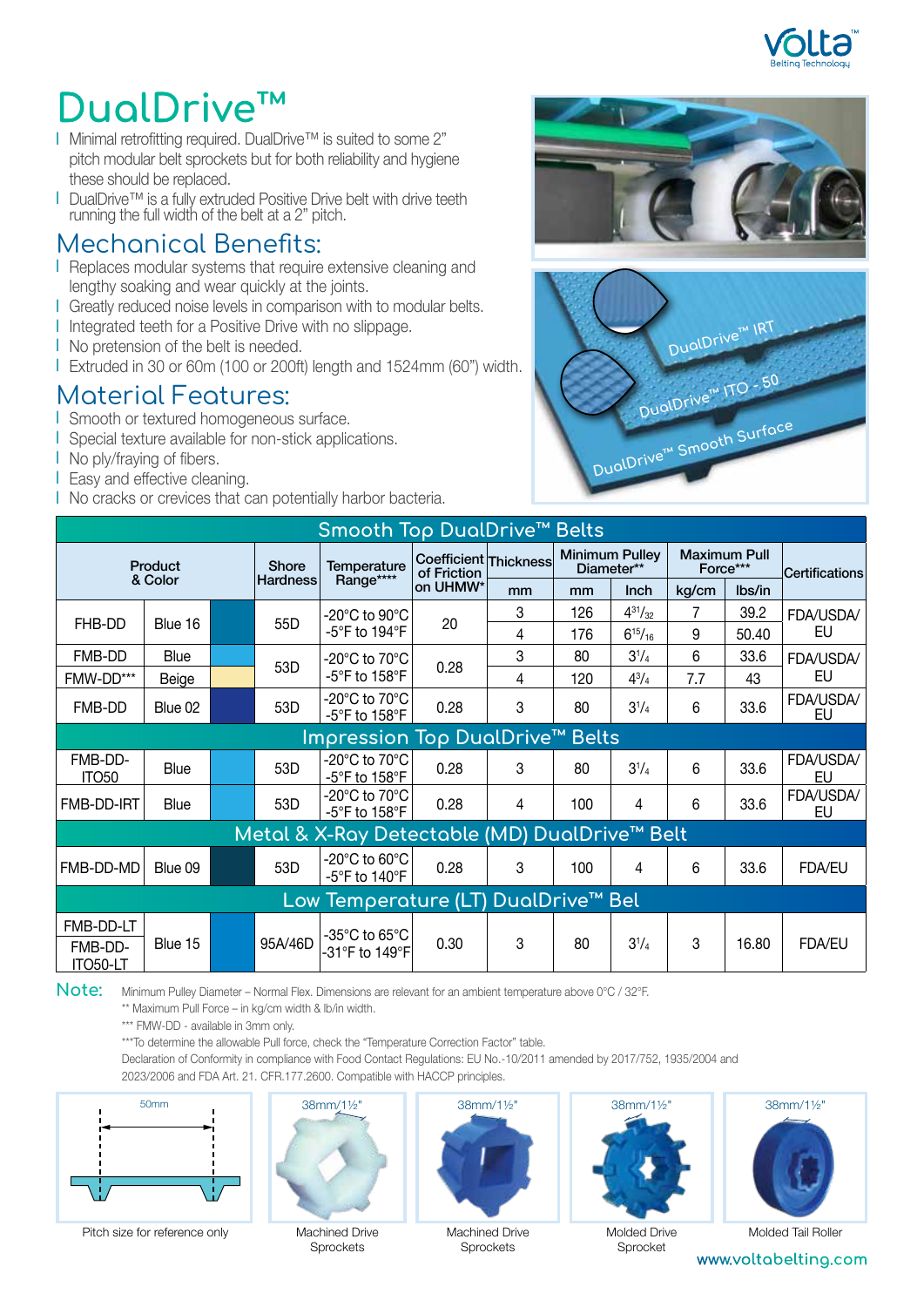# **DualDrive™ SP (Small Pulleys)**

The DualDrive™ Small Pulley belt can be used for both low and high load applications.

There are 2 series of pulleys applicable:

- for use in high load (HL) applications;
- for use in low load (LL) applications.

One should ensure that the correct pulley type is chosen in relation to the required pull force. The use of incorrect pulleys can cause disengaging problems.

Standard belt width : 1524mm/60".Standard belt width: 1524mm/60".

| Smooth Top DualDrive™ Small Pulley (SP) Belt      |             |                 |          |                                                                           |                                      |    |                                     |       |                                 |      |                 |  |
|---------------------------------------------------|-------------|-----------------|----------|---------------------------------------------------------------------------|--------------------------------------|----|-------------------------------------|-------|---------------------------------|------|-----------------|--|
| Product                                           |             |                 | Shore    | Temperature                                                               | Coefficient Thickness<br>of Friction |    | <b>Minimum Pulley</b><br>Diameter** |       | <b>Maximum Pull</b><br>Force*** |      | Certifications  |  |
| & Color                                           |             | <b>Hardness</b> | Range*** | on UHMW*                                                                  | mm                                   | mm | Inch                                | kg/cm | lbs/in                          |      |                 |  |
| <b>FMB-DDSP</b>                                   | Blue        |                 | 95A/46D  | -20 $^{\circ}$ C to 70 $^{\circ}$ C<br>$-5^{\circ}$ F to 158 $^{\circ}$ F | 2.5                                  | 50 | 1.5                                 | 8.4   | 4.5                             | 25.2 | FDA/USDA/<br>EU |  |
| Impression Top DualDrive™ Small Pulley (SP) Belts |             |                 |          |                                                                           |                                      |    |                                     |       |                                 |      |                 |  |
| FMB-DDSP-<br>ITO <sub>50</sub>                    | <b>Blue</b> |                 | 95A/46D  | -20 $^{\circ}$ C to 70 $^{\circ}$ C<br>-5°F to 158°F                      | 2.5                                  | 50 | 1.5                                 | 8.4   | 4.5                             | 25.2 | FDA/USDA/<br>EU |  |
| FMB-DDSP-<br><b>IRT</b>                           | <b>Blue</b> |                 | 95A/46D  | -20 $^{\circ}$ C to 70 $^{\circ}$ C<br>$-5^{\circ}$ F to 158 $^{\circ}$ F | 3.2                                  | 50 | 1.5                                 | 8.4   | 4.5                             | 25.2 | FDA/USDA/<br>EU |  |

**Note:** \* Minimum Pulley Diameter – Normal Flex. Dimensions are relevant for ambient temperature above 0°C / 32°F.

\*\* Maximum Pull Force – in kg/cm width & lb/in width.

\*\*\*To determine the allowable Pull force, check the "Temperature Correction Factor" table.

Declaration of Conformity in compliance with Food Contact Regulations: EU No.-10/2011 amended by 2017/752, 1935/2004 and 2023/2006 and FDA Art. 21. CFR.177.2600.



Pitch size for reference only



DualDrive™ Small Pulley for High Load



DualDrive<sup>™</sup> Small Pulley for Low Load

#### Volta Hinge Lace System

Both Volta Universal Lace and Volta Roundflex<sup>™</sup> lace is a device that allows a belt to be opened for cleaning or servicing of the conveyor. It is used in metal detection systems where a polyester hinge pin is used in place of steel. The Volta laces are compatible with Volta 'M' Family Flat and Positive Drive belts including 1" pitch MSD & MDD belts from 2.5mm to 5 mm thickness. All Volta belt materials are easy to clean without removing from conveyor and therefore we only recommend lace when absolutely necessary. The strength of the belt will be affected at the joint where lace is used.



Universal Lace Roundflex<sup>™</sup> Lace

We are committed to providing a complete package focusing on servicing our customers all the way, up until the belts are safely installed and the conveyor is running smoothly.